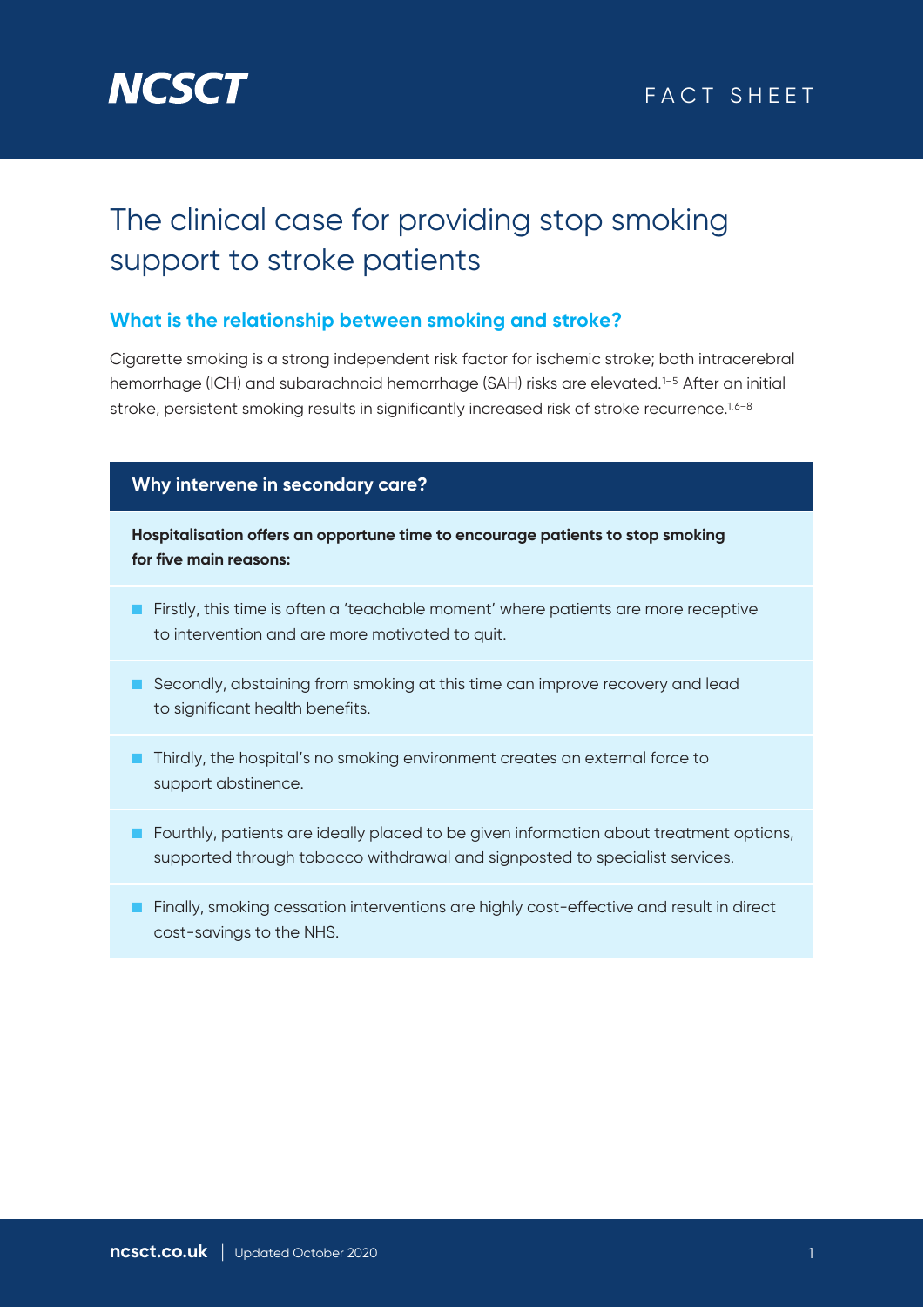

#### **Smoking is associated with disease processes that are predisposed to a stroke:**

- the progression of atherosclerosis by producing oxidative stress, endothelial dysfunction, inflammation, and lipid abnormalities<sup>1,4,9</sup>
- damage to arterial walls and rupture of small intraparenchymal arteries<sup>10</sup>
- $\blacksquare$  decreased serum albumin levels that are associated with increased risk of stroke incidence<sup>7</sup>
- increase in fibrinogen concentration, a decrease in fibrinolytic activity, an increase in platelet aggregability, and polycythemia<sup>1</sup>
- increased risk of thrombosis; a major factor in the pathogenesis of smoking-induced cardiovascular events1,11

Risk of stroke is dose-related, increasing with number of cigarettes smoked per day.<sup>1,2,6,12,13</sup> Meta-analysis data estimates the risk of stroke increases by 12% for each increment of 5 cigarettes per day.<sup>2,6</sup>

### **What are the health benefits of stopping smoking for stroke patients?**

Smoking cessation is a powerful intervention for the secondary prevention of stroke.<sup>1,14</sup> Stopping smoking results in a considerable reduction in risk of stroke recurrence and strokerelated morbidity and mortality.<sup>5,7,14</sup> Smoking cessation is associated with less progression of carotid plaque, and reduced likelihood of new plaques.4

While evidence suggests the risk of stroke and stroke recurrence may require 2 or more years to accrue, some benefits occur within months of quitting. Stopping smoking is associated with improved stroke specific outcomes in both the short and long-term including:<sup>1,6</sup>

- Significant improvements in thrombotic processes and cerebral flow soon after quitting. Within 1 to 2 months, smoking-related stroke risk due to hypercoagulability normalises to that of non-smokers.
- Significant reductions in stroke recurrence.<sup>1,6</sup>
- **After 5 years stroke risk is reduced to that of a non-smoker in most cases.**<sup>1,2,7</sup>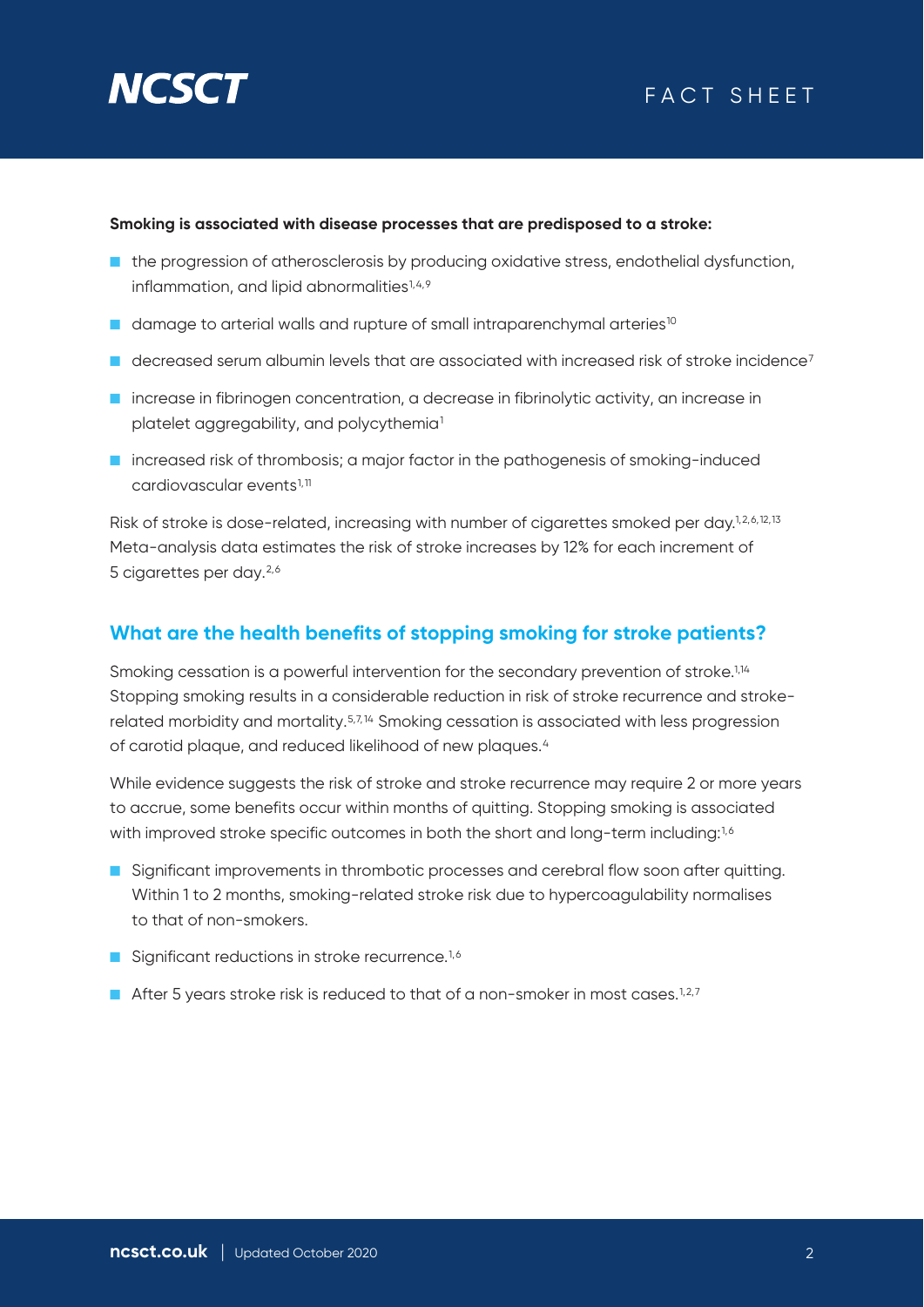# **NGSC**

## FACT SHEET

A recent study estimated the adjusted hazard ratios for stroke recurrence within 2–2.5 years of index stroke (with non-smokers as the reference) to be: <sup>6</sup>

- 1.16 (95% CI, 0.75 1.79) in former smokers,
- 1.31 (95% CI, 0.99 1.75) in quitters,
- 1.68 (95% CI, 1.14 2.48) in those who continued to smoke 1 to 20 cigarettes daily,
- 2.72 (95% CI, 1.36 5.43) in those who continued to smoke more than 40 cigarettes daily

Abstinence from smoking will also improve recovery time by eliminating the acute effects of smoking on the body and benefit a patient's long-term health by reducing the risk of developing other smoking-related disease (see below).1,15

## **Main acute effects of smoking on the body** (estimated time of recovery, if known)

- Increase in sympathetic tone leading to an increase in blood pressure, heart rate and peripheral vasoconstriction leading to an increased demand for oxygen and cardiac function16 **(24–48 hours)**
- Formation of carboxyhaemoglobin leading to a reduction in oxygen delivery to the tissues17 **(8–24 hours)**
- Formation of carboxymyoglobin leading to a reduction in oxygen storage in the muscles<sup>18</sup> **(8–24 hours)**
- Increase in red blood cell production, which leads to an increase in blood viscosity, a decrease in tissue perfusion, a decrease in oxygen delivery to the tissues and potentiation of thrombotic process<sup>19,20</sup>
- Hypersecretion of mucus, narrowing of the small airways, decrease in ciliary function and change in mucus rheology leading to a decrease in mucociliary transport<sup>19,20</sup> **(12–72 hours)**
- Changes in functioning of a range of immune cells (pro- and anti-inflammatory cytokines, white blood cells, immunoglobulins) which lead to decreased immunity and are associated with atherosclerosis19,20 **(1 week–2 months)**
- Induction of hepatic enzymes which increases drug metabolism through both pharmacokinetic and pharmacodynamic mechanisms21,22 **(6–8 weeks)**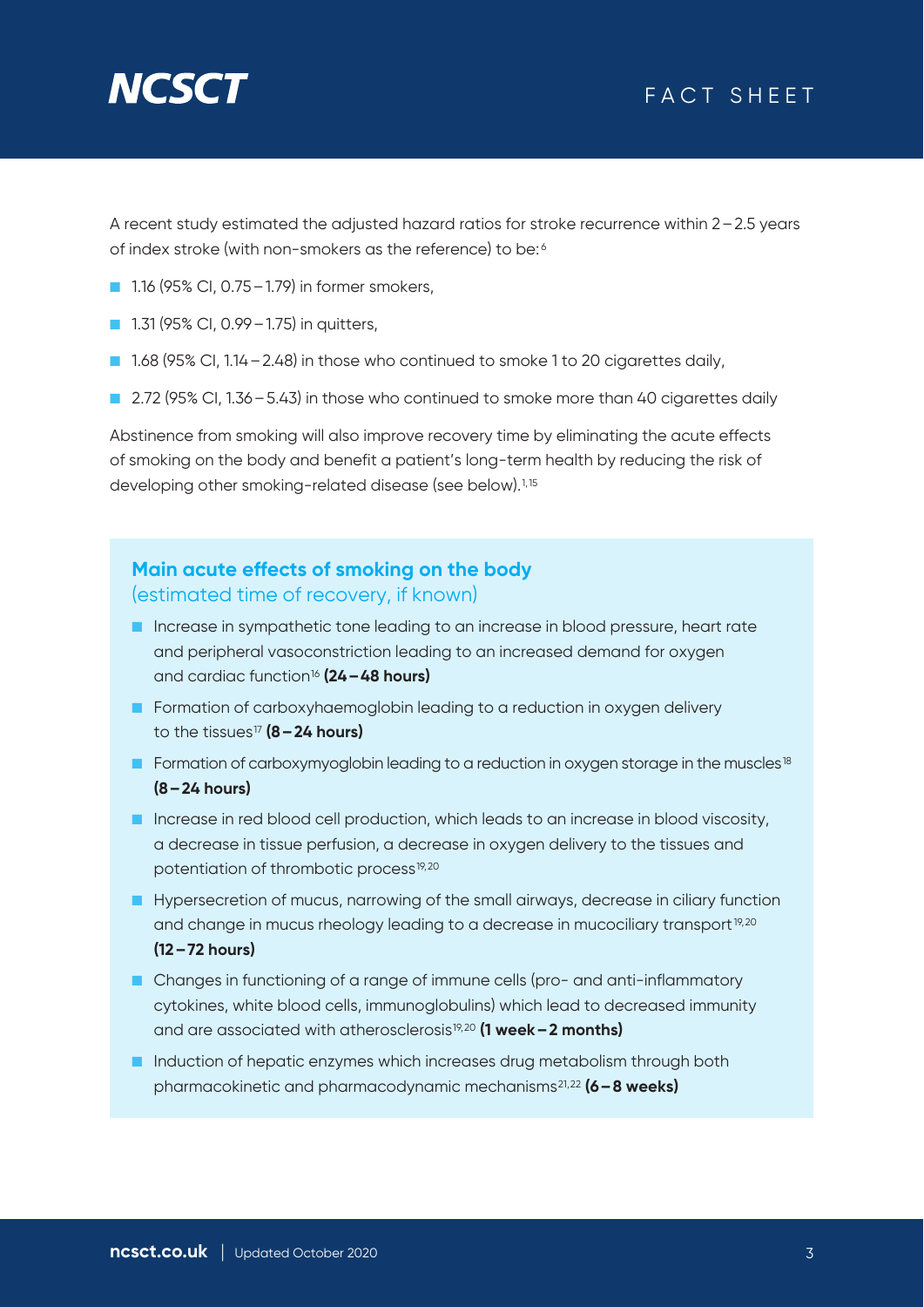# **NCS**

## FACT SHEET

#### **General health benefits of stopping smoking**<sup>1</sup>

- Within 20 minutes heart rate and blood pressure drops.
- Within 12 hours carbon monoxide levels in the blood return to normal.
- Within 24 hours the chance of a heart attack decreases.
- Within 2 weeks to 3 months circulation improves and lung function increases.
- Within 1 to 9 months lungs regain normal ciliary function, reducing infection risk.
- Within 1 year risk of heart attack is reduced by half.
- By 10 years the risk of lung cancer is approximately half that of a smoker. The risk of cancers of the mouth, throat, bladder, kidney and pancreas also decrease.
- By 15 years risk of heart attack is that of a non-smoker.

#### **Stop smoking support is effective**

Smoking cessation interventions have been proven effective for hospitalised patients in general<sup>23</sup> and specifically for stroke patients.24–28 Smoking cessation interventions for hospitalised patients increase the rate of long-term quitting if they include:23,27,29,33

- **in-hospital behavioural support,**
- **stop smoking medication, and**
- **follow-up following discharge from hospital**

All inpatient settings should introduce **systems to address tobacco use with hospitalised patients and ensure best practice intervention** is received to support this high-risk patient population with quitting.27,29–32 These systems screen and document the smoking status of all patients and provide support with quitting as a priority during their admission, including the initiation of a first line stop smoking pharmacotherapy including nicotine replacement therapy (NRT), varenicline and a referral system to link patients to specialised stop smoking support.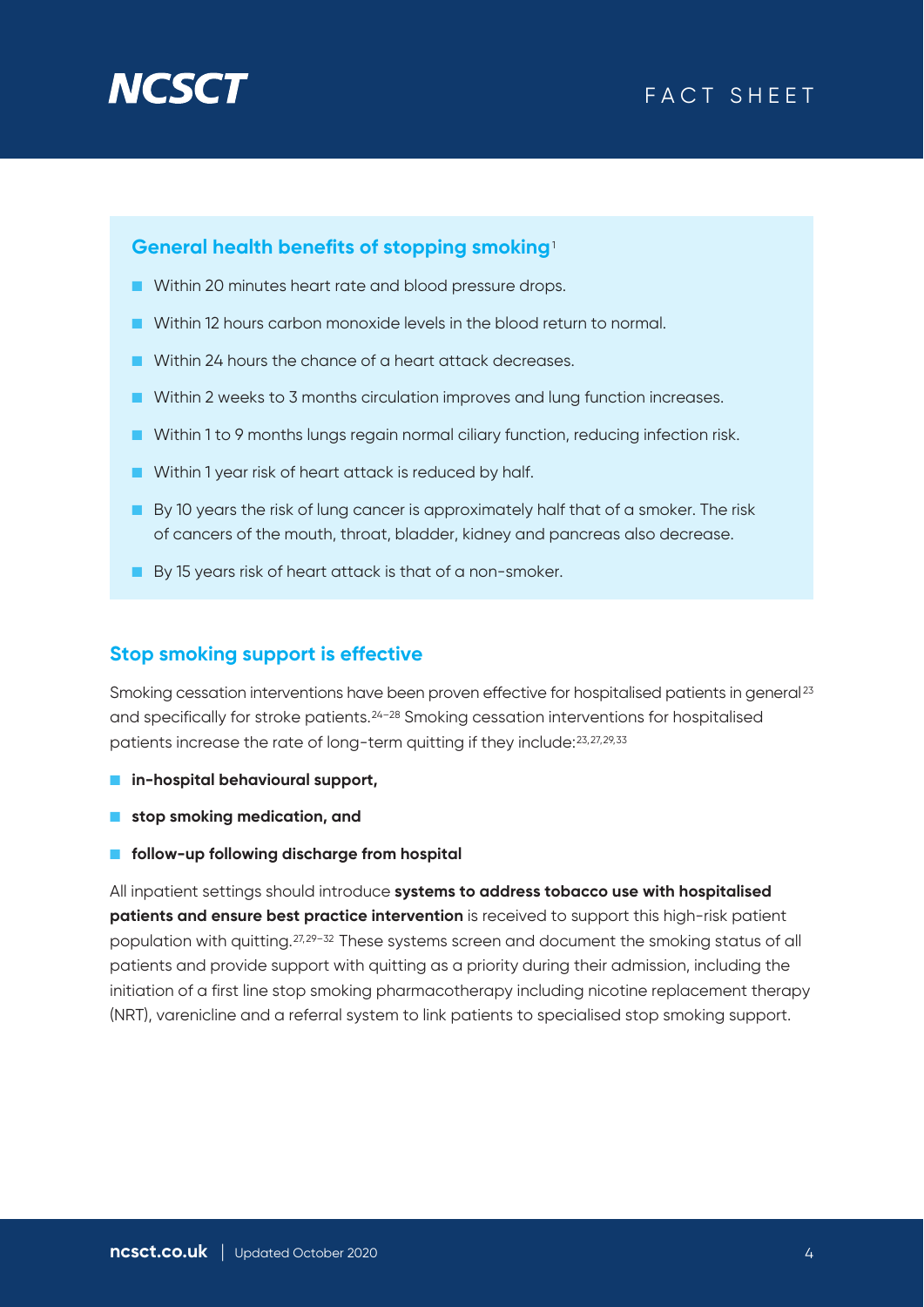

## **Vaping**

E-cigarettes provide nicotine without combustion and are popular among UK smokers as an alternative to smoking. While electronic cigarettes are not risk-free, Public Health England estimates they are 95% safer than smoking cigarettes.34 There is also evidence to indicate that e-cigarettes are effective in helping patients stop smoking.34,35 Evidence on safety and the role vaping plays in supporting quitting is reviewed regularly. Policies related to the use of electronic cigarettes in inpatient settings will vary by trust and organisation.

## **Best practices for managing tobacco withdrawal in the smokefree inpatient setting**

Most regular smokers will experience tobacco withdrawal symptoms within hours of their last cigarette and can range from mild to severe.36 Withdrawal symptoms include aggression and hostility and can affect the care of the patient.

Recognising and managing withdrawal among hospitalised patients who smoke and offering immediate assistance should be a priority in all inpatient settings. Providing NRT to a patient will ease tobacco withdrawal symptoms and will also support long-term quitting. A combination of the patch (NRT patch can take 20–40 minutes to reach therapeutic dose) with a short-acting NRT product (e.g. gum, inhaler, spray) is a recommended evidence-based practice for managing tobacco withdrawal in inpatient settings.33,37

#### **Tobacco withdrawal symptoms include:** <sup>36</sup>

- Urges to smoke or cravings
- Restlessness or difficulty concentrating
- Irritability, aggression, anxiety, crying, sadness or depression
- Difficulty sleeping or sleeping disturbances
- Increased appetite and weight gain
- Coughing
- Mouth ulcers
- Constipation
- Light headedness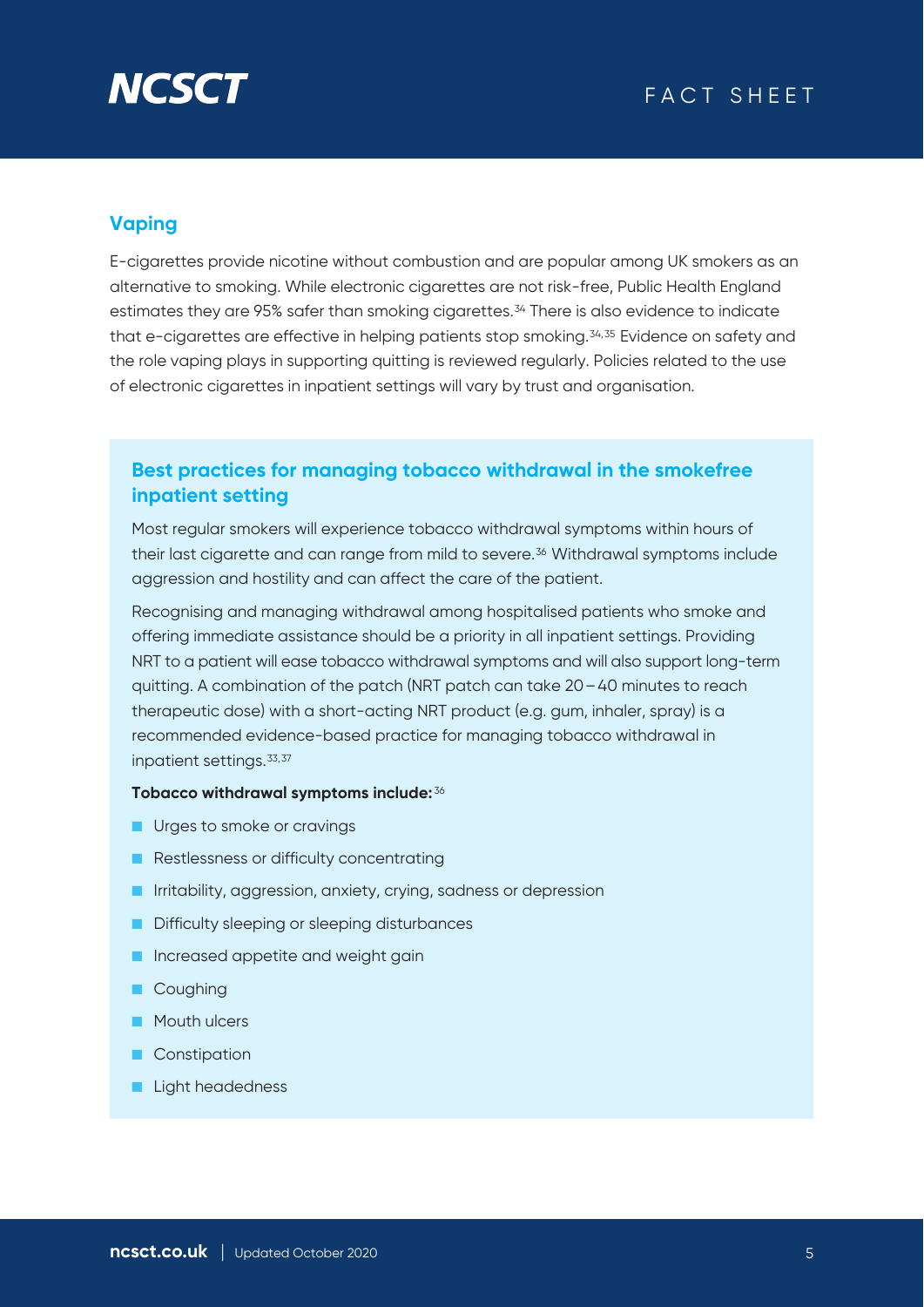

## **Providing 'Very Brief Advice' to hospital patients: the '3 As'**

**The NHS Long Term Plan has committed that all people admitted to hospital and high-risk outpatients who smoke will be offered NHS-funded tobacco treatment services by 2023/24.**<sup>32</sup>

NICE outlines a care pathway for supporting smoking cessation in the inpatient setting that can be adopted for stroke patients.<sup>33,38,39</sup> In essence, the care pathway incorporates a very brief intervention using the 3As model:

#### **ASK and record smoking status**

### **ADVISE the patient:**

- the best way of quitting is with a combination of support and stop smoking medication
- support with stopping smoking and/or managing any tobacco withdrawal symptoms (temporary abstinence) is available
- of the personal health benefits of stopping smoking

### **ACT on the patient response:**

- prescribe NRT for patients in withdrawal
- monitor withdrawal and adjust pharmacotherapy accordingly
- refer to specialised stop smoking support (hospital-based, local stop smoking service)